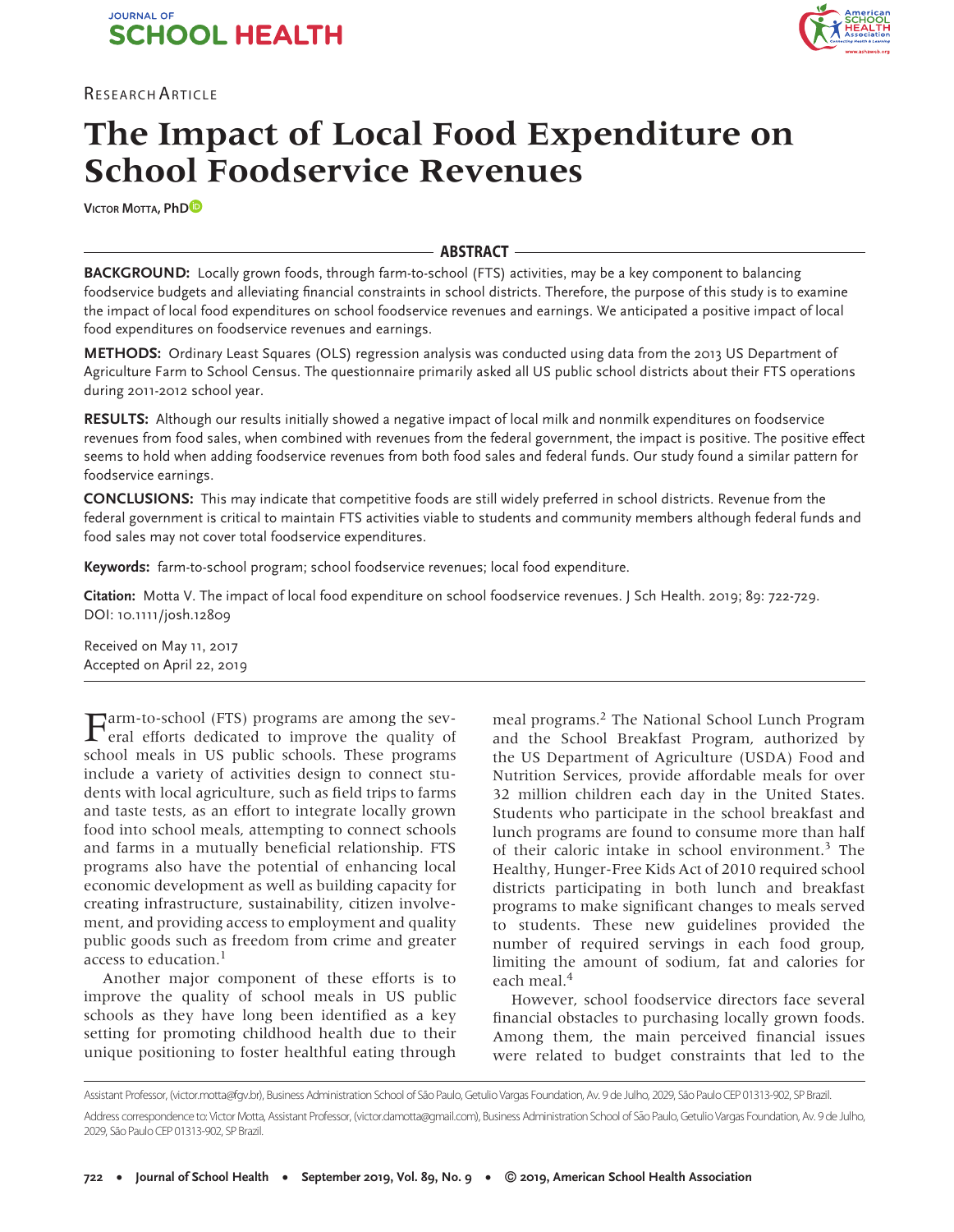low prioritizing of health initiatives, making it more difficult to integrate healthier food components into school meals due to both reductions in foodservice staff and added food costs.<sup>5</sup> In addition, the purchasing of local foods may be associated with higher levels of economic transaction costs incurred by school districts.<sup>6</sup> Another pressing financial challenge reflects the greater availability of competitive foods, broadly defined as foods and beverages sold in foodservice areas in addition to, or at the same time as the reimbursable meals of the federal school meals programs, such as the National School Lunch Program.7,8

The severe budget constraint of school foodservice operations have led many school districts to serve popular but nutritionally inferior food items that are appealing to students' preferences to maximize revenue levels. Among them, competitive foods, such as *a la carte* offerings and vending machine food items, may cover the existing revenue gap.<sup>9</sup> Therefore, schools may remain reluctant to modify their competitive food offerings because of the potential impact nutritional changes could have on school foodservice revenues.<sup>8</sup> The availability of competitive foods may also affect participation rates and school meal revenues. For instance, Fox et al., $^7$ investigating the financial contribution of competitive foods, have reported that competitive foods generate substantial revenue for schools. Similar results were also found by the US General Accounting Office. $10,11$ 

However, recent evidence indicates that revenue losses due to decreases in the sales of competitive food may be unfounded, at least for the long-term. For instance, contrary to foodservice directors' belief that increase in number of foo policies produce a negative effect on school finances, providing healthier food options is affordable and does not compromise school foodservice finances.<sup>12</sup> In addition, Cohen et al.<sup>13</sup> suggest that schools may experience shortterm losses due to the combined implementation of healthier school means and competitive food policies, but potentially minimal impacts on longerterm overall revenues. Schools struggling with school meal revenues or participation rates from school meal standards may benefit from the new guideline standards. The study found that school districts with higher school meal revenues had the lowest competitive food revenues, and similarly, school districts with higher competitive food revenues had the lowest school meal revenues. This finding supports the growing evidence indicating the substitution effect between school meal and competitive food revenues.14,15

In addition, there is a lack of evidence demonstrating improvements in both school revenues and profitability caused by increased in competitive foods revenues. Peterson $14$  provides evidence that competitive foods revenues are associated with a negative effect on school foodservice finances. The findings suggest that reducing the availability of unhealthy competitive foods in schools results in either positive or neutral effects on foodservice finance, in part by increasing revenue from the school meal programs. The results indicate that school officials should examine competitive food profits, not revenue, to assess the financial contribution of competitive foods.

Locally grown foods may be a key component to balancing foodservice budgets and alleviating financial constraints in school districts. Therefore, the purpose of this study is to examine the impact of local food expenditures on school foodservice revenues and earnings. In this specific case, earnings are equal to foodservice revenue minus foodservice costs. Although public school districts are nonprofit, any annual surplus in earnings remain in foodservice budgets to be used in following years, or may be also used for foodservice improvements, such as equipment and the hiring of additional staff.<sup>16</sup>

As a result, the contribution of this study is twofold. First, locally grown foods may be a key component to balancing foodservice budgets and alleviating financial constraints in school districts. According to the latest USDA Farm to School Census, FTS operations currently reach nearly 23 million students in the United States, and purchase nearly \$800 million in local foods from farmers, potentially leading to over a billion dollars in local economic activity. Several studies estimate that buying local foods has a multiplier effect of 1.4-2.6 throughout the local economy. $17-20$ In other words, for every dollar spent locally, another 40 cents to \$1.60 of economic activity is generated.

As a second contribution, there is a lack of evidence demonstrating the impact of purchasing local foods on financial outcomes in foodservice operations of school districts. Schools with balanced budgets are more likely to innovate and create value for students, having positive effects in academic outcomes.<sup>5</sup> In addition, the potential positive effect on locally grown foods on school district finances is likely to have positive nonfinancial outcomes, such as preventing obesity, achieving higher educational outcomes and integrating students, other school members and farmers in the community.

# **METHODS**

# **Participants and Instruments**

The US Department of Agriculture conducted FTS census among public and private schools in 2013 and 2015. The census questionnaire primarily asked all US public school districts about their FTS activities during both 2011-2012 and 2013-2014 school years, respectively. The census prioritized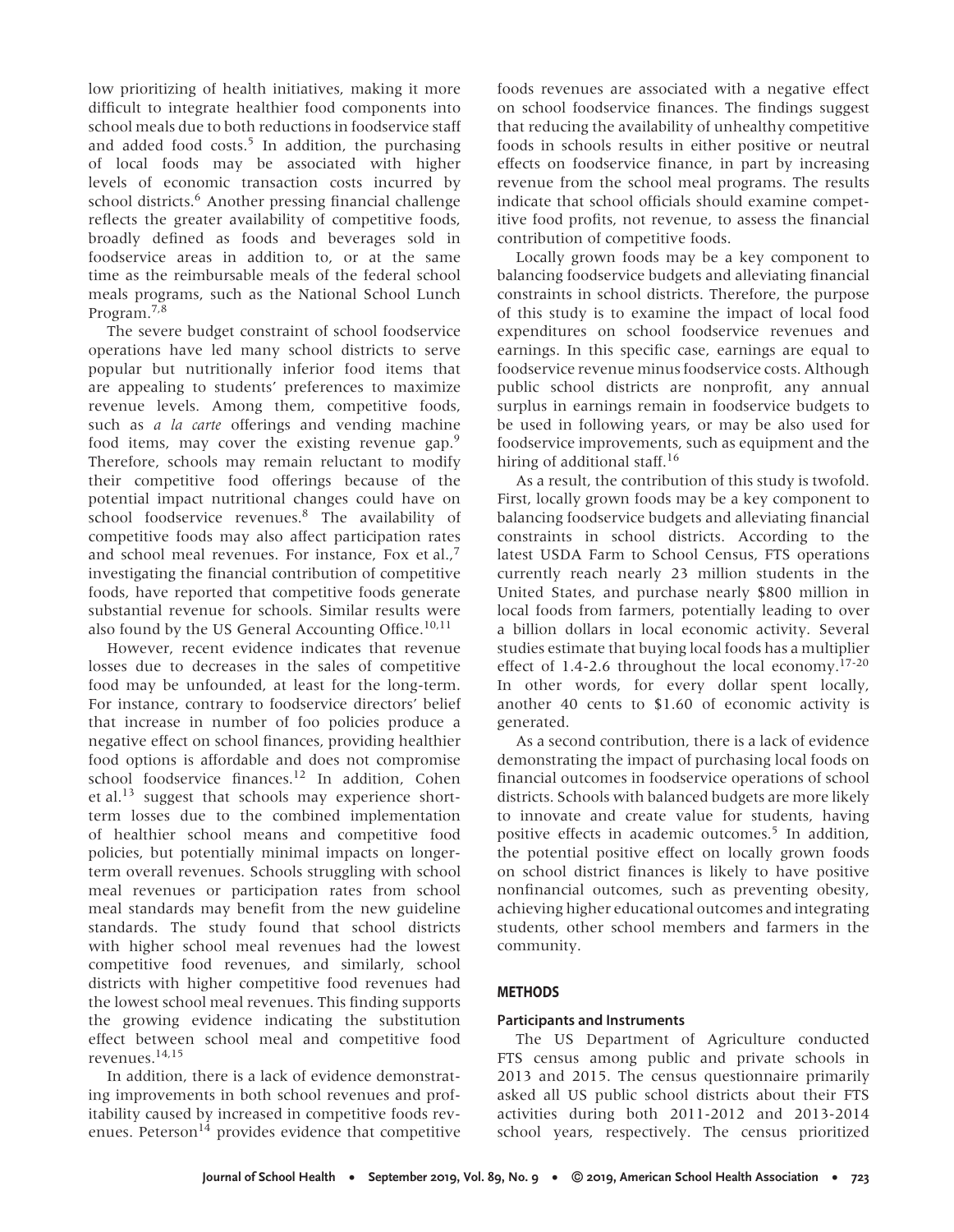obtaining procurement data related to local sourcing, and included the types and frequency of local products purchased, the percentage of overall food budget spent on local foods and the degree to which the purchasing of locally grown foods is expected to increase, stay the same, or decrease.

The dataset used school districts as the unit of analysis. It consisted of identifying whether school districts participated in farm to school activities, main benefits and problems in procuring local products, number of schools in school district participating in FTS activities, as well as having school gardens and salad bars. In addition, direct and intermediary distributors, types of products purchased from local producers, frequency of purchase and local food costs, including and excluding locally purchased milk, were also part of the questionnaire.

The dataset also contained information from the National Center for Education Statistics' Common Core Data of public schools. Among others, the percentage of students eligible for free and reduced price meals, proportion of minority students and a set of financial variables, including foodservice revenue food sales and the federal government, foodservice benefits and salary expenditures as well as nonlabor foodservice expenditures (food and supplies) and total school system expenditure were part of the questionnaire. Because financial data was only available for FTS census 2013, we investigate the impact of local foods on school district finances from a cross-sectional rather than panel data perspective.

#### **Procedure and Data Analysis**

From a total of 13,133 public school districts in the target list frame, 9896 school districts completed usable responses for a total response rate of over 75%. Of these, 8719 usable responses were collected from March to July 2013 and another 1177 usable responses from October to November 2013. From the sample of 9896 school districts in the United States, nearly 40% of school districts have started FTS activities in the fiscal year 2011-2012. Using only the 3891 schools participating in FTS programs, we performed OLS regression analysis with robust SEs in order to minimize the potential impact of heteroscedasticity on the explanatory variables.

We specified the general regression equation by:

revenue =  $\beta_1 + \beta_2$  (local food expenditure) +  $\beta_2$ (School District Characteristics) + *ε*, where local food costs are segmented into local milk and local nonmilk products, and school district characteristics is a vector comprising school racial composition, number of students, number of schools in the district, and the percentage of students who are eligible for free and reduced-price meals. Next, we describe the variables used in the study.

*Outcome variables: Foodservice sales and earnings.* As a measure of revenue, we have included the foodservice revenue from food sales, foodservice revenue from federal funds, and the summation of both. Due to the nonnormality of data, these 3 variables were transformed using the natural logarithm transformation. In addition, we also calculated earnings by simply measuring the difference between revenues and total food expenditure. Because the distribution of the earnings presented high leptokurtic kurtosis, including very large negative and positive values, we applied a symmetric transformation that pulls in extreme values. As a result, we have used the following cubic root transformation,  $sign(\square) \times abs(\square)^{\frac{1}{3}}$ , where the argument is given by the difference of earnings and the median value of earnings. Previous research indicates this as an appropriate transformation in case of leptokurtosis.21-23

*Explanatory variables: Local milk and local nonmilk expenditures.* The main explanatory variables are the dollar estimates spent on locally grown foods, including and excluding local fluid milk. Both variables were log transformed due to data skewness. The differences between local milk and local nonmilk foods are important since aggregate local food expenditures for the 2013-2014 year were equal to \$789 million, comprising 11% of the value of total food expenditure, among which fluid milk accounted for 61% of the value of local school food expenditures.<sup>24</sup>

*Control variables: School district characteristics.* The estimated econometric model considers a number of control variables to take into account school district characteristics, such as the number of students in the school district and the percentage of students eligible for both free and reduced meal prices. Finally, we control for school racial profile as taking into account the percentage of minority (non-white) students, such as Hispanic, Asian, Native American, Pacific Islander, and black students. In addition, we control for school location using a dummy variable for rural area. Previous research indicates these control variables as important determinants of local school food expenditures.25-27

# **RESULTS**

Overall, the average foodservice revenue from both food sales and federal government funding was \$553,687.10 and \$960,260.00, respectively, while the mean summation of both revenues was \$1,513,947. On average, school districts incurred negative foodservice profits taking into account the revenues from food sales, federal money, and a summation of both minus the total foodservice expenditure (including salary, benefits, and nonlabor expenditures). The mean negative values were minus (\$1,017,615), (\$611,000.40), and (\$57,355.29) respectively. The average total food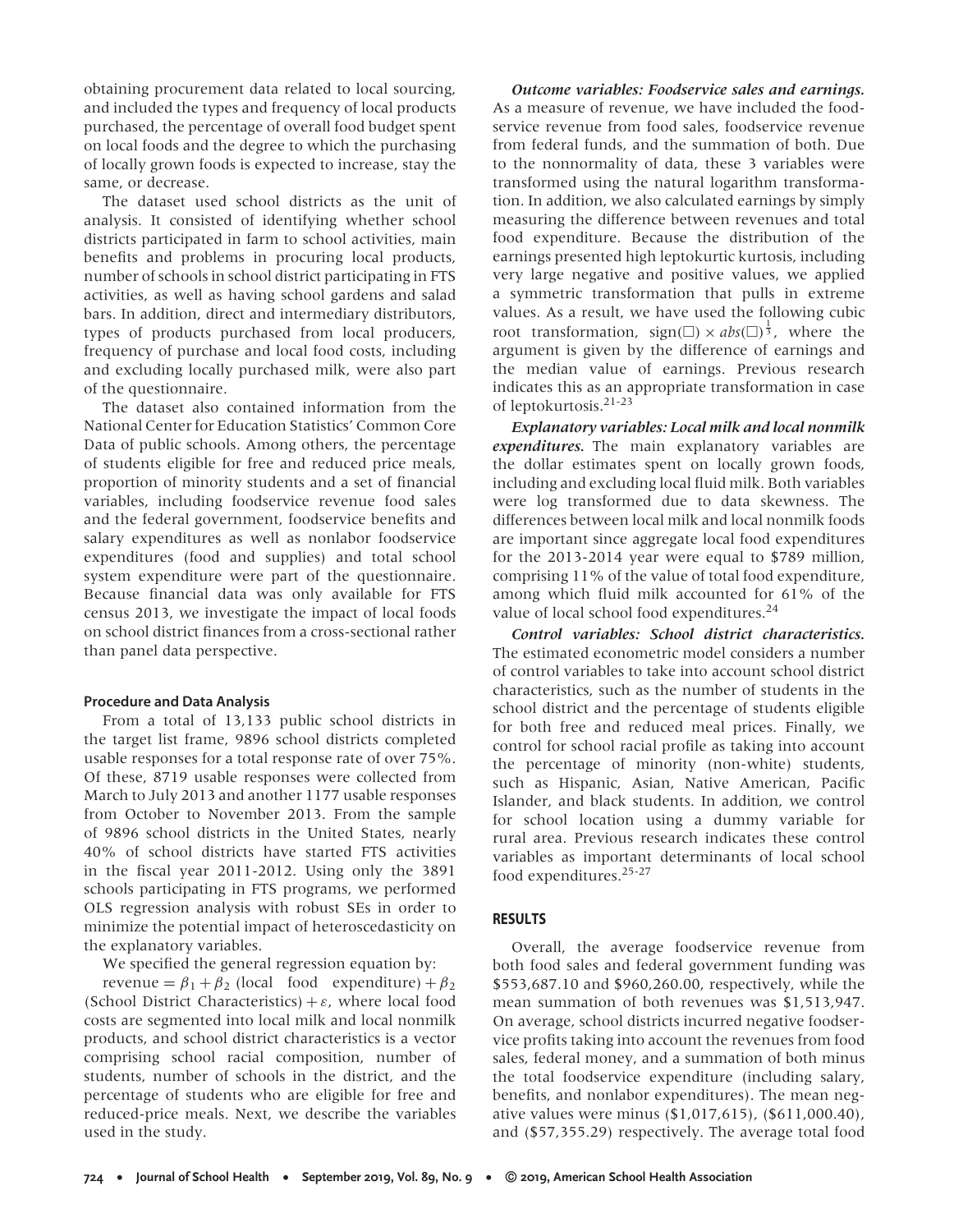#### Table 1. **Ordinary Least Squares (OLS) Models—School Foodservice Revenues**

|                                       | <b>Revenue From Food Sales</b> |                          | <b>Revenue From Federal Funds</b> |                         | <b>Total Foodservice Revenue</b> |                         |
|---------------------------------------|--------------------------------|--------------------------|-----------------------------------|-------------------------|----------------------------------|-------------------------|
|                                       | Column 1a                      | Column 1b                | Column <sub>2a</sub>              | Column 2b               | Column 3a                        | Column 3b               |
| Local expenditure<br>(including milk) | $-0.00631*(0.00333)$           |                          | 0.00468(0.00358)                  |                         | $0.00515*(0.00277)$              |                         |
| Local expenditure<br>(excluding milk) |                                | $-0.00367(0.00360)$      |                                   | $0.0114***(0.00412)$    |                                  | $0.00849***$ (0.00308)  |
| # Students                            | $1.034***$ (0.0118)            | $1.031***$ (0.0121)      | $0.956***$ (0.0116)               | $0.951***$ (0.0122)     | $0.973***$ (0.00768)             | $0.972***$ (0.00822)    |
| Reduced meal                          | $-0.00882***(0.000731)$        | $-0.00844***$ (0.000735) | $0.0227***$ (0.000907)            | $0.0225***$ (0.000897)  | $0.00637***$ (0.000542)          | $0.00620***$ (0.000552) |
| Minority                              | $-0.00985***(0.000840)$        | $-0.0102***$ (0.000822)  | $0.00243***$ (0.000795)           | $0.00251***$ (0.000807) | 0.00000289 (0.000528)            | $-0.0000421(0.000531)$  |
| Rural area                            | $0.0625***$ (0.0227)           | $0.0507**$ (0.0228)      | $0.0574**$ (0.0234)               | $0.0585**$ (0.0233)     | $0.0438***$ (0.0167)             | $0.0433***$ (0.0168)    |
| $\_cons$                              | 5.450***(0.0887)               | 5.444***(0.0890)         | 4.491***(0.102)                   | 4.482***(0.102)         | 5.828***(0.0638)                 | 5.818***(0.0651)        |
| N                                     | 2291                           | 2328                     | 2298                              | 2334                    | 2322                             | 2360                    |
| $r^2$                                 | 0.888                          | 0.888                    | 0.886                             | 0.881                   | 0.939                            | 0.935                   |

<sup>∗</sup>p *<* .10,

∗∗p *<* .05,

∗∗∗p *<* .01. Robust SEs in parentheses.

#### Table 2. **Ordinary Least Squares (OLS) Models—School Foodservice Earnings**

|                                    |                     | <b>Earnings From Food Sales</b> | <b>Earnings From Federal Funds</b> |                     |  |
|------------------------------------|---------------------|---------------------------------|------------------------------------|---------------------|--|
|                                    | Column 1a           | Column 1b                       | Column <sub>2a</sub>               | Column 2b           |  |
| Local expenditure (including milk) | $-0.328(0.205)$     |                                 | 0.289(0.201)                       |                     |  |
| Local expenditure (excluding milk) |                     | $-0.544*0.218$                  |                                    | 0.267(0.208)        |  |
| # Students                         | $-29.76***$ (0.791) | $-29.50***(0.797)$              | $-26.99***(0.809)$                 | $-26.49***(0.791)$  |  |
| Reduced meal                       | $-0.604***(0.0360)$ | $-0.611***(0.0371)$             | $0.179***$ (0.0499)                | $0.161***(0.0502)$  |  |
| Minority                           | $-0.229***(0.0310)$ | $-0.233***(0.0314)$             | $0.282***(0.0534)$                 | $0.275***(0.0540)$  |  |
| Rural area                         | $-8.711***$ (1.035) | $-8.759***(1.130)$              | $-7.584***$ (1.346)                | $-7.382***$ (1.304) |  |
| $\_cons$                           | 180.1***(6.436)     | 180.5***(6.415)                 | $114.4***$ (6.537)                 | $111.7***$ (6.445)  |  |
| N                                  | 2329                | 2367                            | 2329                               | 2367                |  |
| $r^2$                              | 0.758               | 0.748                           | 0.560                              | 0.553               |  |

<sup>∗</sup>p *<* .10,

Robust SEs in parentheses.

expenditure was \$1,571,302, whereas the mean values for local food expenditures were \$135,886.80 including local milk and \$67,440.85 excluding local milk, respectively. The total local food expenditure amounted, on average, to \$ 882,426 per school district.

In addition, school districts have, on average, 3892 students (mean of 27% of students belonging to minority ethnic groups), and are comprised of an average of 7 schools (including elementary, middle, and high schools). Nearly 50% of the students, on average, qualify for both free and reduced meal prices.

Table 1 lists the OLS results to measure the impact of local milk and nonmilk expenditures on foodservice revenues. We found a negative impact between local milk expenditures (column 1a) and local nonmilk expenditures (column 1b) on foodservice revenue. Local milk expenditures were statistically significant at the 1% level, whereas the negative relationship between nonmilk expenditures and foodservice revenue from food sales was not statistically significant. Both the percentage of students eligible for free and reduced meal prices and nonwhite student proportion had a statistical negative relationship with foodservice revenue from food sales, whereas the number of students and the rural location of school districts showed a positive and statistically significant relationship with foodservice revenue.

Unlike revenues from food sales, local milk and local nonmilk expenditures were found to have a positive impact in the foodservice revenue from the federal government (columns 2a and 2b). However, only the local nonmilk expenditure was statistically significant. In addition, all the control variables were found to have a statistically significant positive effect on foodservice revenues from the federal government. Like the previous result, in addition, we found significant results indicating that both local milk and local nonmilk expenditures had a positive impact in the total foodservice revenue (columns 3a and 3b). The number of students, percentage of free and reduceprice meals and the rural location of school districts also had a significant positive relationship with total foodservice revenues.

<sup>∗∗</sup>p *<* .05, ∗∗∗p *<* .01.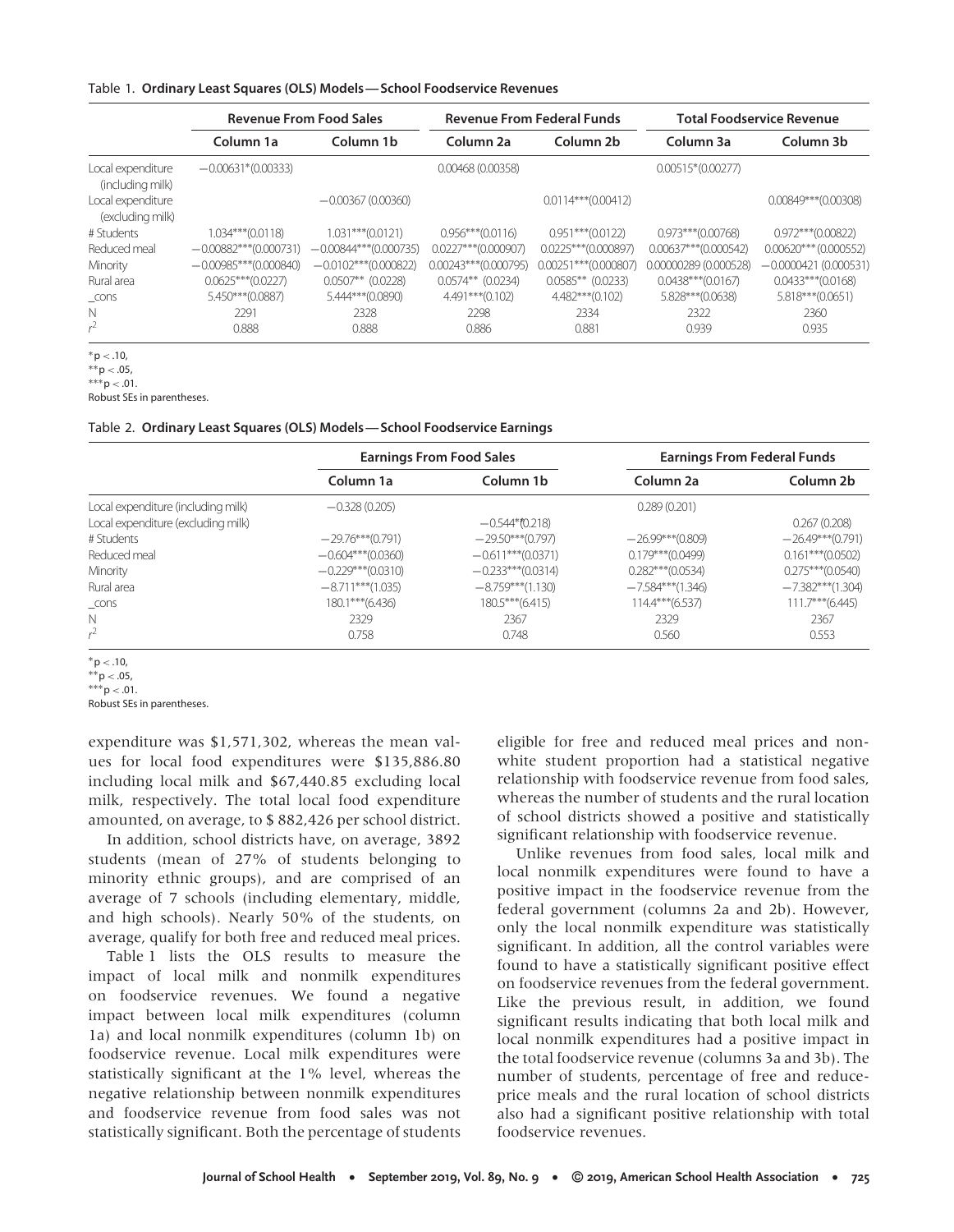Table 2 lists the OLS results in order to measure the impact of both local milk and local nonmilk expenditures on foodservice earnings. When investigating the impact of both local milk and nonmilk expenditures on foodservice earnings from food sales, our results show a negative relationship between local food expenditures and food sales profits for both local milk and nonmilk (columns 1a and 1b). The results are statistically significant only for local nonmilk. The percentage of students eligible for free and reducedprice meals, the percentage of non-white students and schools located in rural settings were also found to have a significant negative relationship with foodservice profits from food sales.

By only taking into account foodservice earnings from the federal government, our results suggest a positive relationship between local milk and nonmilk expenditures and revenue from revenue funds (columns 2a and 2b). However, our results are not statistically significant. Our findings yield similar significant results regarding the negative relationship of the impact of the number of students and rural settings on the foodservice profitability from federal funds. However, contrary to the results found in the first 2 columns of Table 2, the percentage of eligible students for free and reduced-price meal and the proportion of non-white students were found to have positive effects on foodservice profitability from the federal government.

# **DISCUSSION**

The purpose of this study was to examine the impact of purchasing locally grown foods on school foodservice revenues and profits. We anticipated positive impact of local food expenditures on both foodservice revenues and earnings. Although our results initially showed a negative impact of local milk and nonmilk expenditures on foodservice revenues from food sales, when combined with revenues from the federal government, the impact is positive. Since local and competitive foods are substitute goods, a higher proportion of local food availability may imply lower accessibility to competitive food items.<sup>7</sup> As a result, schools with higher levels of local food expenditure may have lower foodservice revenues from food sales as students may choose not to participate in school lunch. The negative impact of local food expenditures on food sales may also be partially explained by students' preferences. Although public schools have been raising awareness about the various benefits of local foods, competitive foods may be a major source of revenue for school districts as students may strictly prefer competitive foods over healthier options due to its wider availability.28-30

As a result, financial incentives from the federal government for schools to purchase locally grown food items are critical to increasing foodservice revenue in school districts. Our results confirm the importance of foodservice revenue from federal funds by showing a positive impact of both local milk and local nonmilk expenditures on federal fund revenues. These findings indicate that school districts with higher local food expenditures may have access to higher foodservice revenues from the federal government, and consequently, increase the multiplier effect in the local economy.<sup>20</sup>

In addition, the positive effect of local milk and nonmilk items seem to hold when adding foodservice revenues from both food sales and federal funds. In agreement with previous evidence indicating a negative relationship between competitive foods and revenues,  $14,15,30$  our findings suggest that there is a positive association between local food expenditures and total foodservice revenue, highlighting the importance of federal funds to public school districts as a means to purchase locally grown food items. Confirming previous evidence,  $31-33$  our study also sheds light in the impact of certain school characteristics, such as the percentage of eligible students for free and reduced meal, rural location, and school composition in terms of proportion of nonwhite students in foodservice revenues from food sales and the federal government.

Our study found a similar pattern for foodservice earnings. Whereas we found a negative impact of both local milk and local nonmilk expenditure on the foodservice profits from food sales only, a positive relationship was found when considering foodservice profits from federal government funds. It is important to note that mean and median values of foodservice profits from food sales, the federal government and total foodservice profits are negative, implying that both federal funds and food sales may not be sufficient to cover the foodservice costs, such as labor costs (benefits, salaries, overhead, etc.), food costs, and expenditures in fixed assets.

# **Limitations**

There is a clear and urgent need to understand the impact of local food expenditures on schools' foodservice financial management. A second FTS census was released in 2015, and there are plans for a third census in 2019. However, unlike the 2013 census, the 2015 census did not contain relevant financial data from the National Center for Education Statistics, such as labor and nonlabor foodservice expenditures and foodservice revenues from food sales and the federal government, due to the unavailability of data after fiscal year 2011-2012. Financial data for further years are critical not only to detect changes in school foodservice finances, but it may also assist key stakeholders involved with FTS programs to both enhance the reach of local food-related activities to a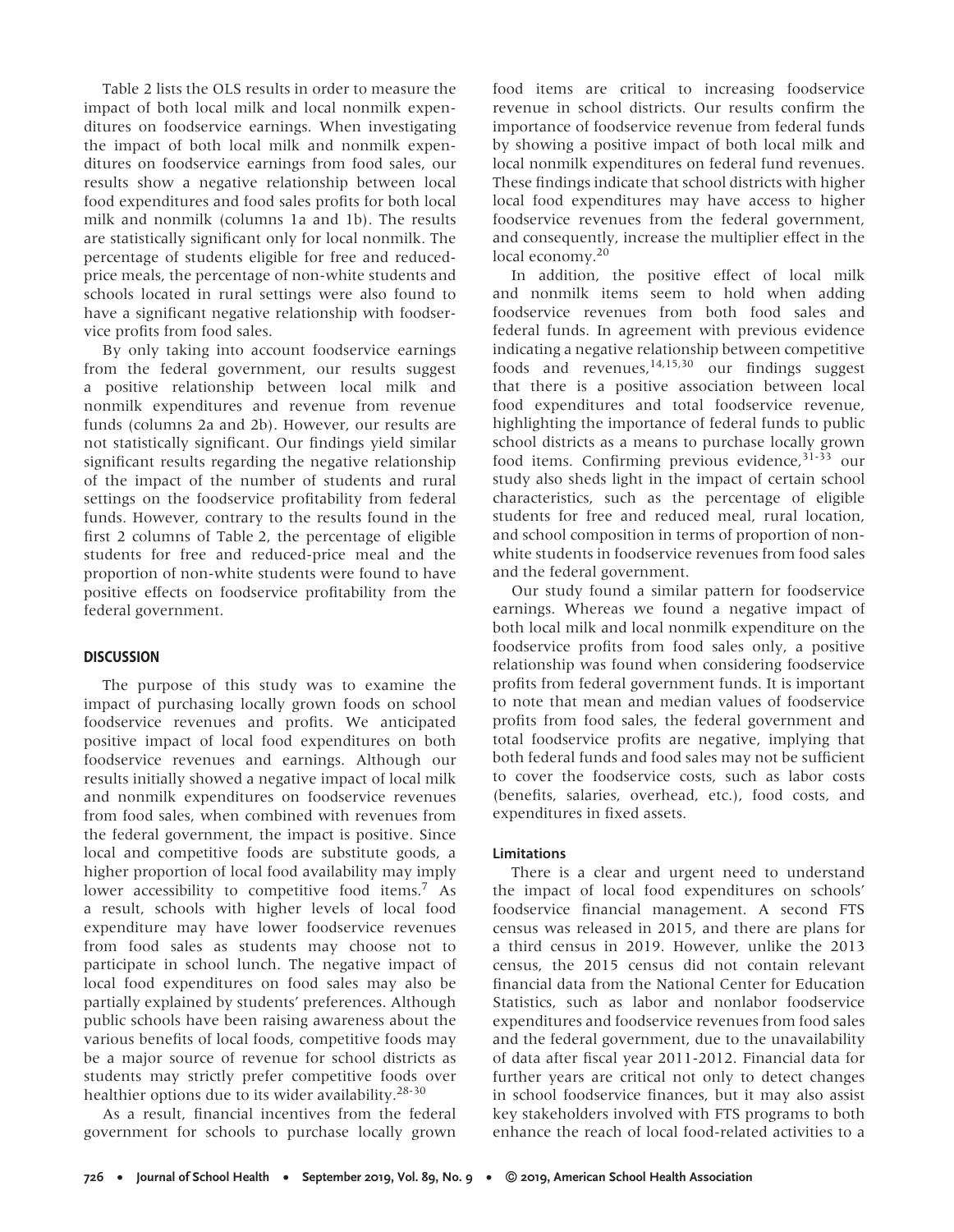higher number of school districts and understand the local foods nonparticipation of school districts.

As a natural segue for this study, future research could examine the impact of local food expenditures on key foodservice operating financial ratios, such as both food and labor cost percentage as separate proportions of total revenue, as well as per meal costs, meals per paid labor hour and other productivity measures. In addition, other studies could investigate the relationship between school foodservice financial operations and supply chain issues, such as local food transactions through intermediary sources or directly through local farmers and producers, farmers' markets, community supported agriculture, and cooperatives.

## **Conclusions**

Farm-to-school programs are among the several efforts dedicated to improve the quality of school meals in US public schools. According to the latest USDA FTS census, these FTS-related activities reach nearly 23 million US students, and purchase nearly \$800 million in local foods from farmers, potentially leading to over \$1 billion in local economic activity. Several studies estimate that buying local foods has a multiplier effect of 1.4-2.6 throughout the local economy.17-20

The purpose of this study was to examine the impact of purchasing locally grown foods on school foodservice revenues and earnings. We hypothesized a positive effect of local food expenditures on both foodservice revenues and profits. In agreement with our expectation, our overall results indicate a positive impact of expenditures in local foods and foodservice revenues from food sales and federal funds. However, revenues from both food sales and the federal government seem not to sufficiently cover all the costs incurred by foodservice operations in school districts.

In addition, contrary to our anticipation, we found a negative relationship between local food expenditures and overall profits. This may indicate that competitive foods are still widely preferred in school districts, and as a result, FTS-related activities and educating students and parents are an ongoing effort in order to increase participation in local food consumption. Revenue from the federal government is pivotal to maintain these efforts viable to students and community members although, on average, the federal funds combined with food sales may not cover total foodservice expenditures.

# **IMPLICATIONS FOR SCHOOL HEALTH**

Our findings have implications for the expansion of FTS operations. First, they shed light to the importance of foodservice revenues from federal funds as one of the main sources of revenue to maintain these activities and balance school foodservice budgets by complementing foodservice revenues. Financial support is important for the expansion of these programs. States may assist schools by providing funding through grants and income-tax credits for schools that implement FTS programs.

Therefore, school districts that have either established their operations or plan to start FTS activities in the future may apply for USDA grants, designed to both assist schools in starting operations or expanding their efforts and increase the availability of local foods served in schools, as a strategy to increase federal funding. These grants, ranging from \$14,500 to \$100,000 per grantee, support the training of foodservice staff, planning and partnership development to create new menu using locally grown food items. In addition, they also may assist in the purchase of fixed assets (ie, foodservice kitchen equipment) to support the additional food processing and storage needed to handle local and regional foods, educational services, and other FTS activities. The USDA estimates that over 18,000 school districts and 10 million students have been reached in fiscal years 2013-2016 through activities funded by the USDA FTS grants.<sup>34</sup>

Second, school foodservice revenues from food sales are critical to the adequate maintenance of foodservice operations. The findings of this study may direct policymaking to potential changes in behavioral practices that may encourage students to substitute competitive foods to locally grown food items. Farm-to-school activities, such as conducting edible gardens and taste-tests, having farmers visit the school, hosting-related community events and conducting student field trips to farms, among several other activities, not only may encourage students to change their eating habits, but they also may allow students to become familiar with local foods.32,35-37 Student familiarity with local foods may alter food preferences and increase consumption levels of locally grown food items, and as a result, increase foodservice revenues from food sales to an optimal level.

On the cost side, strategies to control local versus nonlocal food costs and labor costs, including salaries/wages and foodservice employee benefits, need to be examined to increase profit levels and create opportunities for future investments in school foodservice operations. As an example, strategies to decrease local food costs may include the following:

- Decreasing transaction costs by negotiating prices with small-scale food producers.
- Purchasing locally grown food items in greater amounts from food cooperative arrangements at lower prices.
- Reducing transportation costs by creating school food hubs that cater one or more school districts.

In addition, strategies to contain labor costs include investments in either the purchase or leasing of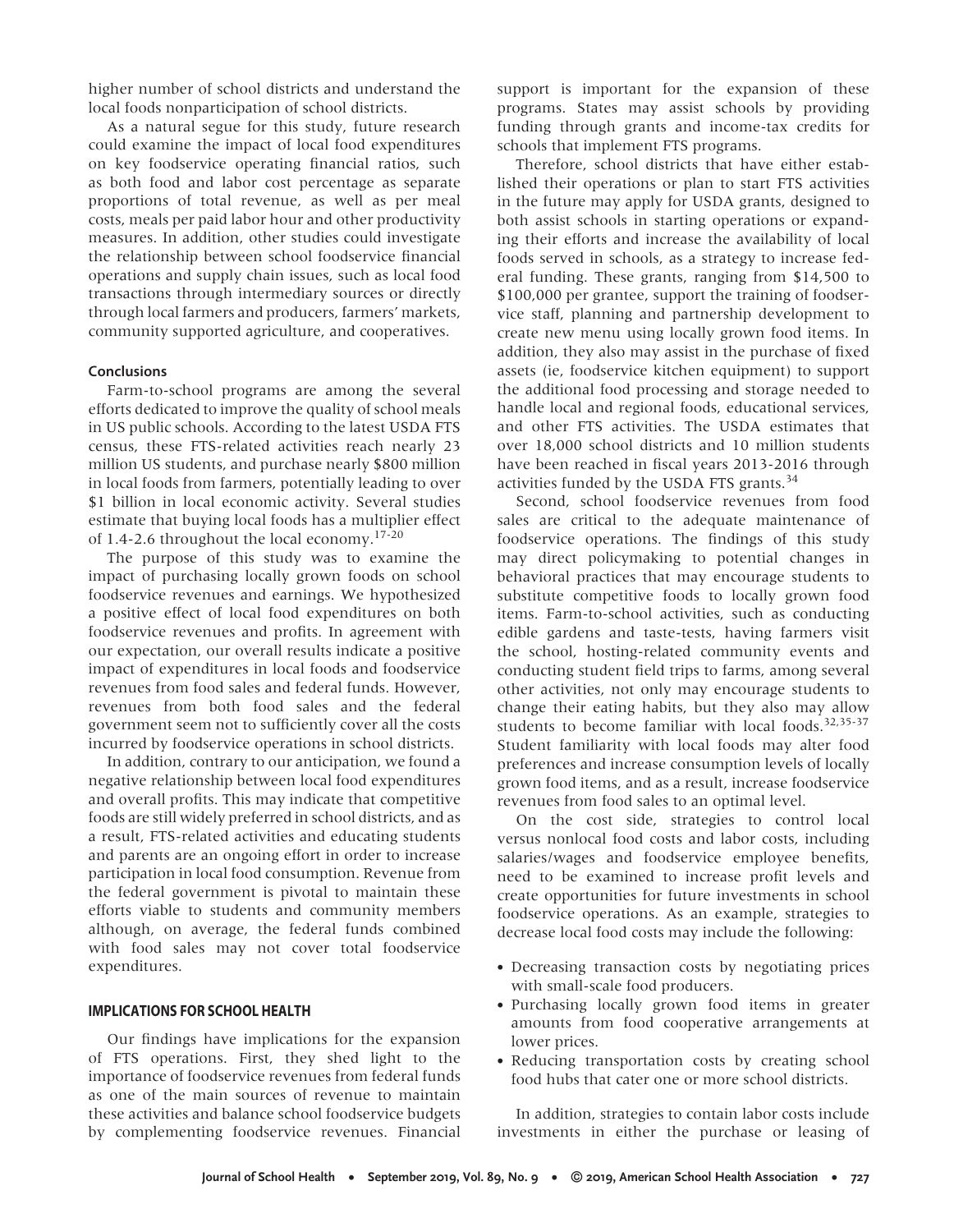fixed assets, such as innovative kitchen equipment, to decrease both the time required to prep food and the number of foodservice staff allocated to food prepping. As an alternative strategy, school foodservice directors could increase the number of part-time employment positions while reducing the number of full-time employment, and as a result, decrease the number of staff hours as well as salary and benefit expenses.

For these strategies to be effective tools for food revenue maximization and cost minimization, school foodservice directors need to peruse the financial management of foodservice operations that includes examining:

- Per meal costs, including total costs and costs by category (food, labor, overhead)
- Measures of foodservice profitability (statement of revenues and expenditures, balance sheet, budget variances)
- Measures of foodservice productivity (meals per labor hour, meals per staff, percentage of labor to revenue, average daily lunch participation)
- Foodservice operating financial ratios, such as expenditures by category (food, labor) as a percentage of total revenue.

Finally, studies indicate that reducing the availability of unhealthy competitive foods in schools result in either positive or neutral effects in foodservice revenues, partially due to increasing revenue levels from school meal programs. $8,14$  There is an urgent need to consider both the regulation of unhealthy competitive foods and the strengthening of FTS-related state legislation in public schools to include specific healthy competitive food policies. For instance, competitive food policy may set rigorous nutrition guidelines to improve dietary outcomes. Evidence suggests that locally grown food items expenditures is greater for public schools in states where the legal framework regulates unhealthy foods in public schools, and encourage the creation of FTS laws that facilitate the purchase of local foods.15,27,38

Including appropriate legal language regarding training opportunities for food staff, procurement guidelines to facilitate the purchasing and distribution of locally grown food items as well as the provision of technical assistance to school districts may also contribute to the strengthening of FTS-related laws. Both federal and state legislative actions may contribute to the main objective of promoting increased consumption of locally grown food items and increase the standards with competitive foods with greater nutritious value.

### **Human Subjects Approval Statement**

This study was deemed exempt from human subjects review.

## **REFERENCES**

- 1. Pigg KE. Community leadership and community theory: a practical synthesis. *J Commun Dev Soc*. 1999;30(2):196-212.
- 2. Wechsler H, Brener ND, Kuester S, Miller C. Health services: results from the School Health Policies and Programs Study 2000. *J Sch Health*. 2001;71(7):294-304.
- 3. Briefel RR, Crepinsek MK, Cabili C, Wilson A, Gleason PM. School food environments and practices affect dietary behaviors of US public school children. *J Am Diet Assoc*. 2009;109(2):S91- S107.
- 4. Gordon AR, Crepinsek MK, Briefel RR, Clark MA, Fox MK. The Third School Nutrition Dietary Assessment Study: summary and implications. *J Am Diet Assoc*. 2009;109(2):S129-S135.
- 5. Lucarelli J, Alaimo K, Mang E. Facilitators to promoting health in schools: is school health climate the key? *J Sch Health*. 2014;84(2):133-140.
- 6. Motta V, Sharma A. Benefits and transaction costs of purchasing local foods in school districts. *Int J Hosp Manag*. 2016;55:81-87.
- 7. Fox MK, Gordon A, Nogales R, Wilson A. Availability and consumption of competitive foods in US public schools. *J Am Diet Assoc*. 2009;109(2):S57-S66.
- 8. Wharton CM, Long M, Schwartz MB. Changing nutrition standards in schools: the emerging impact on school revenue. *J Sch Health*. 2008;78(5):245-251.
- 9. Story M, Kaphingst KM, French SA. The role of schools in preventing childhood obesity. *Futur Child*. 2006;16(1):109-142.
- 10. United States General Accounting Office. *SCHOOL MEAL Revenue and Expense Information from Selected States*. Washington, DC. 2003:2272.
- 11. United States Government Accountability Office. *Competitive Foods Are Widely Available and Generate Substantial Revenues for Schools*. Washington, DC. 2005. Available at: [https://www.gao](https://www.gao.gov/new.items/d05563.pdf) [.gov/new.items/d05563.pdf.](https://www.gao.gov/new.items/d05563.pdf) Accessed June 5, 2019.
- 12. Treviño RP, Pham T, Mobley C, Hartstein J, El Ghormli L, Songer T. HEALTHY study school food service revenue and expense report. *J Sch Health*. 2012;82(9):417-423.
- 13. Cohen JFW, Gorski MT, Hoffman JA, et al. Healthier standards for school meals and snacks. *Am J Prev Med*. 2016;51(4):485-492.
- 14. Peterson C. Competitive foods sales are associated with a negative effect on school finances. *J Am Diet Assoc*. 2011;111(6):851-857.
- 15. Long MW, Luedicke J, Dorsey M, Fiore SS, Henderson KE. Impact of Connecticut legislation incentivizing elimination of unhealthy competitive foods on National School Lunch Program participation. *Am J Public Health*. 2013;103(7):59-66.
- 16. Bartlett S, Glantz F, Logan C. School Lunch and Breakfast Cost Study. Final Report; 2008. Available at: [http://search.proquest](http://search.proquest.com/docview/62638179?accountid=13042%5Cnhttp://oxfordsfx.hosted.exlibrisgroup.com/oxford?url_ver=Z39.88-2004&rft_val_fmt=info:ofi/fmt:kev:mtx:book&genre=report&sid=ProQ:ERIC&atitle=&title=School+Lunch+and+Breakfast+Cost+Study.+Final) [.com/docview/62638179?accountid=13042%5Cnhttp://](http://search.proquest.com/docview/62638179?accountid=13042%5Cnhttp://oxfordsfx.hosted.exlibrisgroup.com/oxford?url_ver=Z39.88-2004&rft_val_fmt=info:ofi/fmt:kev:mtx:book&genre=report&sid=ProQ:ERIC&atitle=&title=School+Lunch+and+Breakfast+Cost+Study.+Final) [oxfordsfx.hosted.exlibrisgroup.com/oxford?url\\_ver=Z39.88-](http://search.proquest.com/docview/62638179?accountid=13042%5Cnhttp://oxfordsfx.hosted.exlibrisgroup.com/oxford?url_ver=Z39.88-2004&rft_val_fmt=info:ofi/fmt:kev:mtx:book&genre=report&sid=ProQ:ERIC&atitle=&title=School+Lunch+and+Breakfast+Cost+Study.+Final) [2004&rft\\_val\\_fmt=info:ofi/fmt:kev:mtx:book&genre=report&](http://search.proquest.com/docview/62638179?accountid=13042%5Cnhttp://oxfordsfx.hosted.exlibrisgroup.com/oxford?url_ver=Z39.88-2004&rft_val_fmt=info:ofi/fmt:kev:mtx:book&genre=report&sid=ProQ:ERIC&atitle=&title=School+Lunch+and+Breakfast+Cost+Study.+Final) [sid=ProQ:ERIC&atitle=&title=School+Lunch+and+Breakfast+](http://search.proquest.com/docview/62638179?accountid=13042%5Cnhttp://oxfordsfx.hosted.exlibrisgroup.com/oxford?url_ver=Z39.88-2004&rft_val_fmt=info:ofi/fmt:kev:mtx:book&genre=report&sid=ProQ:ERIC&atitle=&title=School+Lunch+and+Breakfast+Cost+Study.+Final) [Cost+Study.+Final.](http://search.proquest.com/docview/62638179?accountid=13042%5Cnhttp://oxfordsfx.hosted.exlibrisgroup.com/oxford?url_ver=Z39.88-2004&rft_val_fmt=info:ofi/fmt:kev:mtx:book&genre=report&sid=ProQ:ERIC&atitle=&title=School+Lunch+and+Breakfast+Cost+Study.+Final) Accessed June 5, 2019.
- 17. Schmit TM, Jablonski BBR, Mansury Y. Assessing the economic impacts of local food system producers by scale: a case study from New York. *Econ Dev Q*. 2016;30(4):316-328.
- 18. Pinchot A. *The Economics of Local Food Systems*. 2014.
- 19. Hardesty S. Values-based supply chains: supporting regional food and farms. *Econ Dev Q*. 2014;28:17-27.
- 20. Hodges AW, Stevens TJ, Wysocki AF. Local and regional food systems in Florida : values and economic impacts. *J Agric Appl Econ*. 2014;2(May):285-298.
- 21. Miles BWJ, Stokes CR, Vieli A, Cox NJ. Rapid, climate-driven changes in outlet glaciers on the Pacific coast of East Antarctica. *Nature*. 2013;500(7464):563-566.
- 22. Whittaker J, Whitehead C, Somers M. The neglog transformation and quantile regression for the analysis of a large credit scoring database. *Appl Stat*. 2005;54(5):863-878.
- 23. Cox N. Cube roots. *Stata J*. 2011;11(1):149-154.